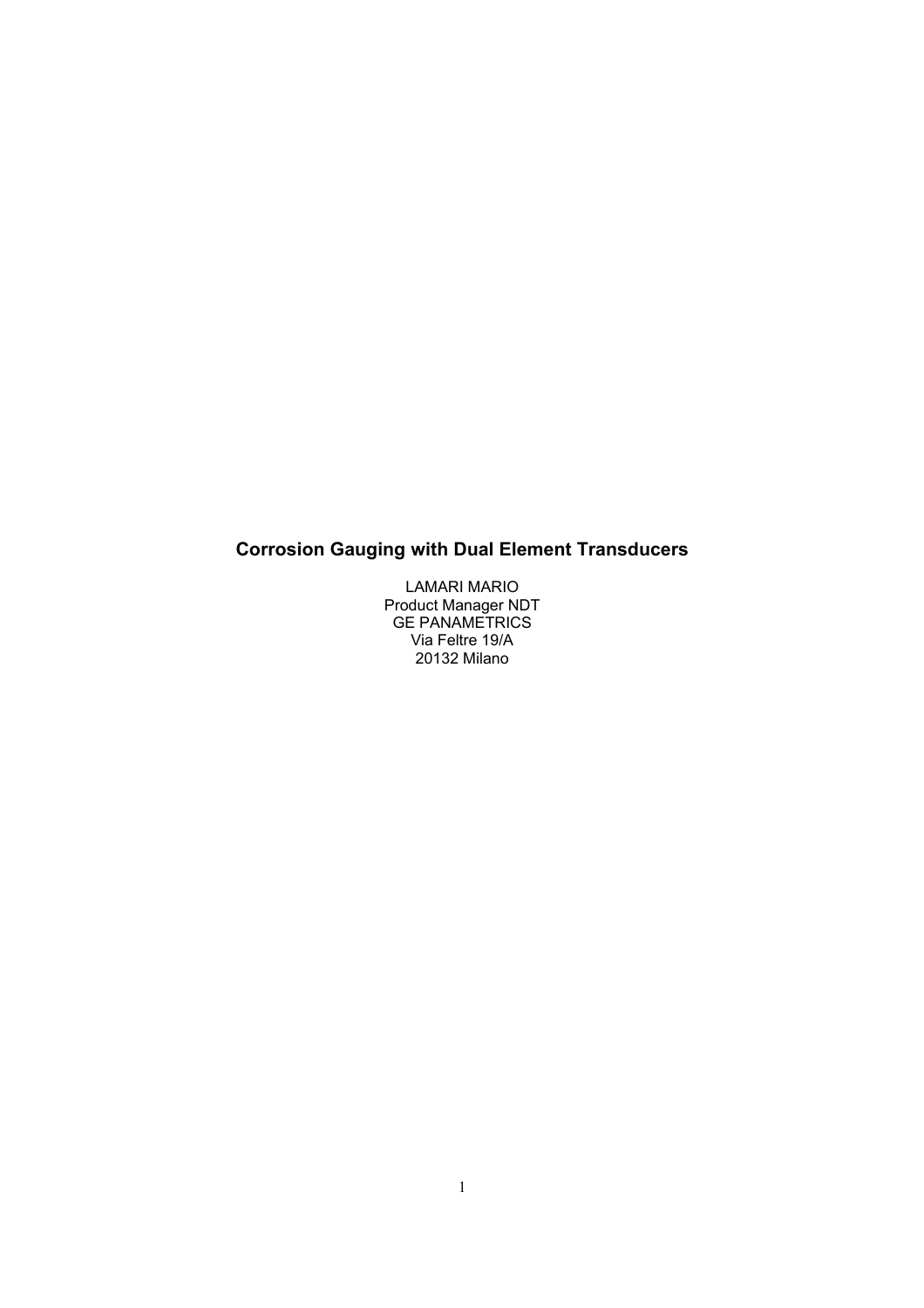## **Application:**

Use of dual element transducers ("duals") for measurement of remaining metal thickness in corrosion applications.

#### **Problem:**

Just about anything that is made of common structural metals can be subject to corrosion. A particularly important problem that faces many industries is measurement of remaining wall thickness in pipes, tubes, or tanks that may be corroded on the inside surface. Such corrosion is often not detectable by visual inspection without cutting or disassembling the pipe or tank. Structural steel beams, particularly bridge supports and steel pilings, are also subject to corrosion that reduces the original thickness of the metal. If undetected over a period of time, corrosion will weaken walls and possibly lead to dangerous structural failures. Both safety and economic considerations require that metal pipes, tanks, or structures that are subject to corrosion be inspected on a regular basis. Ultrasonic testing is a widely accepted nondestructive method for performing this inspection, and ultrasonic testing of corroded metal is usually done with dual element transducers.

#### **Theory Of Operation:**

It is the irregular surfaces that are frequently encountered in corrosion situations that give duals an advantage over single element transducers. All ultrasonic gauging involves timing the round trip of a sound pulse in a test material. Because solid metal has an acoustic impedance that differs from that of gasses, liquids, or corrosion products such as scale or rust, the sound pulse will reflect from the far surface of the remaining metal. The test instrument is programmed with the velocity of sound in the test material, and computes the wall thickness from the simple formula Distance = (Velocity) X (Time). Most gauges designed for corrosion applications measure the roundtrip transit time interval to the first backwall echo. A few instruments measure the interval between successive multiple echoes. While this technique is effective for precision gauging of smooth materials, it is usually ineffective at detecting pitting and measuring true minimum thickness of corroded pipe or tank walls. It is not recommended for corrosion gauging.

Dual element transducers incorporate separate transmitting and receiving elements, mounted on delay lines that are usually cut at an angle to the horizontal plane (the roof angle), so that the transmitting and receiving beam paths cross beneath the surface of the test piece. This crossed-beam design of duals provides a pseudo - focussing effect that optimizes measurement of minimum wall thickness in corrosion applications. Duals will be more sensitive than single element transducers to echoes from the base of pits that represent minimum remaining wall thickness. Also, duals may often be used more effectively on rough outside surfaces. Couplant trapped in pockets on rough sound entry surfaces can produce long, ringing interface echoes that interfere with the near surface resolution of single element transducers. With a dual, the receiver element is unlikely to pick up this false echo. Finally, duals may be designed for high temperature measurements that would damage single element contact transducers.

#### **Equipment:**

A number of small, hand-held microprocessor-based ultrasonic thickness gauges have been specifically designed for corrosion survey applications. Typically these gauges will be used with a dedicated group of dual element transducers, covering various thickness ranges and temperature conditions.

In some critical applications, especially at elevated temperatures, a user may require an ultrasonic waveform display to help verify that valid echoes are being detected. The Panametrics Model 36DL PLUS is a hand-held corrosion gauges with waveform display that is designed for such cases. For full details, see the Model 36DL PLUS datasheet. If a waveform display is not required, other instruments designed for this type of testing include the compact and simple Model 26MG and 26MG-XT gauges. In corrosion applications, duals can be used effectively with flaw detectors as well. Digital flaw detectors such as the Panametrics EPOCH series (EPOCH III, EPOCH IIIB, EPOCH II, and EPOCH IIB) provide a thickness measurement as well as a waveform display.

## **Procedure:**

The following general principles apply to all corrosion measurements with dual element transducers, whether used with a portable gauge such as the 36DL PLUS or a flaw detector. Keep in mind that in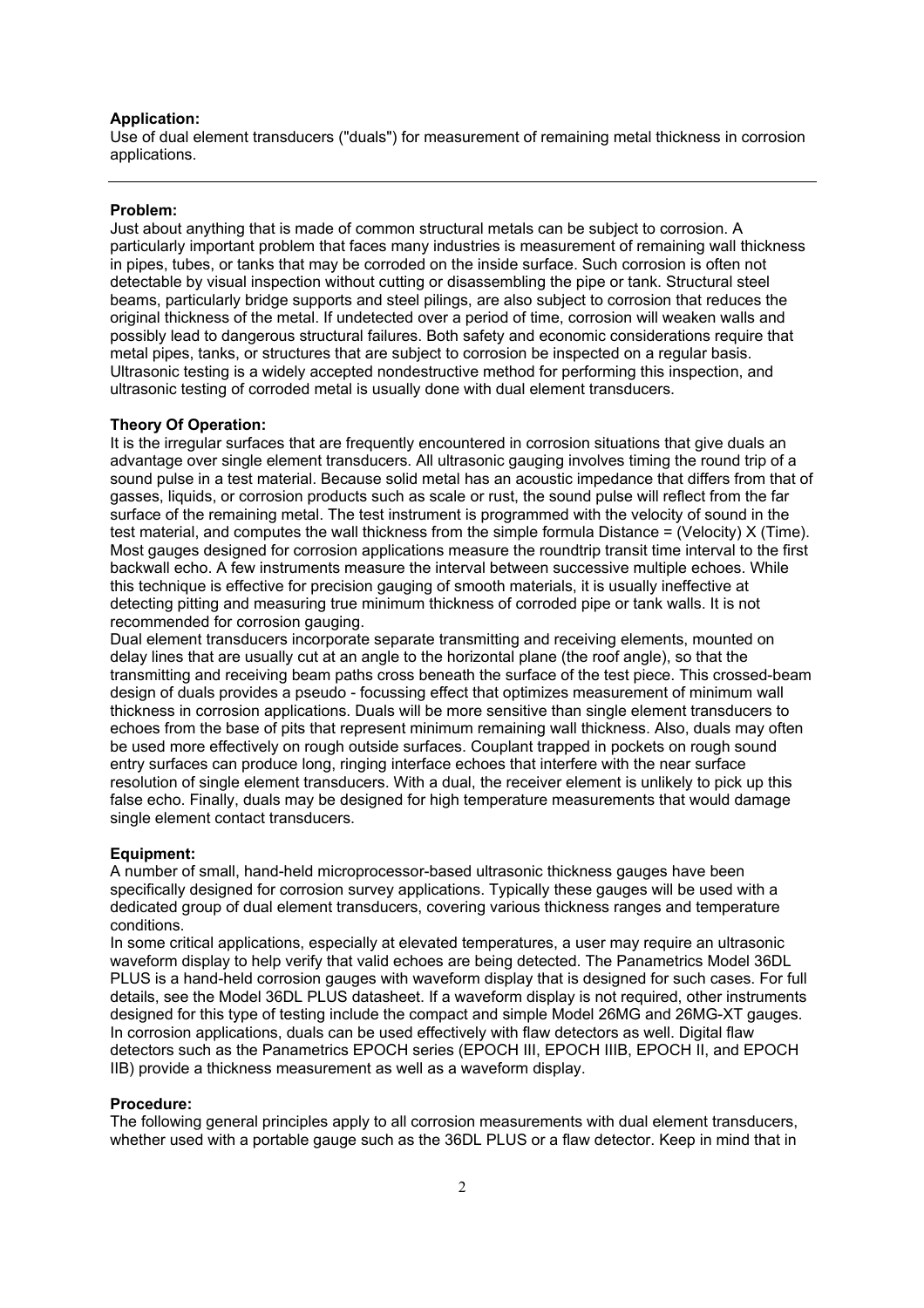all cases the instrument must be properly calibrated for sound velocity and zero offset in accordance with the procedure found in the instrument's operating manual.

# **1. Transducer Selection:**

For any ultrasonic measurement system (transducer plus thickness gauge or flaw detector) there will be a minimum material thickness below which valid measurements will not be possible. Normally this minimum range will be specified in the manufacturer's literature. As transducer frequency increases, the minimum measurable thickness decreases. In corrosion applications, where minimum remaining wall thickness is normally the parameter to the measured, it is particularly important to be aware of the specified range of the transducer being used. If a dual is used to measure a test piece that is below its designed minimum range, the gauge may detect invalid echoes and display an incorrectly high thickness reading.

The table below list approximate minimum measurable thickness in steel for the standard transducers used with the Panametrics Model 26DL, 26MG, 26MG-XT, and 36DL PLUS gauges. Note that these numbers are approximate. The exact measurable minimum in a given application depends on material velocity, surface condition, and geometry, and it should be determined experimentally by the use.

| Transducer Dia./Freq. |              | Connector                                           | <b>Minimum Thickness</b> | Temp. Limit** |
|-----------------------|--------------|-----------------------------------------------------|--------------------------|---------------|
| D790-SM               | .434"/5MHz   | Straight Replaceable Cable<br>LCMD-316-5B**         | 0.040"/1mm               | A             |
| D790                  | .434"/5MHz   | Straight                                            | $0.040$ "/1mm            | A             |
| D791-RM               | .434"/5MHz   | <b>Right Angle Replaceable</b><br>Cable LCMD-316-5C | 0.040"/1mm               | С             |
| D791                  | .434"/5MHz   | <b>Right Angle</b>                                  | $0.040$ "/1mm            | A             |
| D792                  | .283"/10MHz  | Straight                                            | $0.020$ "/0.5mm          | В             |
| D793                  | .283"/10MHz  | <b>Right Angle</b>                                  | $0.020$ "/0.5mm          | B             |
| D794                  | .283"/5MHz   | Straight                                            | $0.030$ "/0.75mm         | B             |
| D795                  | .283"/5MHz   | <b>Right Angle</b>                                  | $0.030$ "/0.75mm         | B             |
| D797-SM               | .900"/2MHz   | <b>Straight Replaceable Cable</b><br>LCMD-316-5D    | $0.100$ "/2.5mm          | С             |
| D797                  | .900"/2MHz   | <b>Right Angle</b>                                  | $0.100$ "/2.5mm          | С             |
| D798                  | .290"/7.5MHz | <b>Right Angle</b>                                  | $0.028$ "/0.7mm          | B             |
| D799                  | .434"/5MHz   | <b>Right Angle</b>                                  | $0.040$ "/1mm            | D             |
| D7226                 | .350"/8.9mm  | <b>Right Angle</b>                                  | $0.028$ "/0.7mm          | D             |
| MTD705*               | .310"/5MHz   | <b>Right Angle Replaceable</b><br>Cable LCLPD-78-5  | 0.030"/0.75mm            | B             |

\* The MTD705 transducer is compatible with Models 26MG, 26MG-XT, 26DL PLUS, and 36DL PLUS only.

\*\* Key To Temperature Limits

| A $-20$ deg TO $+500$ deg C              | OR | -5 deg TO +932 deg F     |
|------------------------------------------|----|--------------------------|
| B $0 \text{ deg } TO +50 \text{ deg } C$ | OR | +32 deg TO +122 deg F    |
| C $-20$ deg TO $+400$ deg C              | OR | -5 deg TO +752 deg F     |
| D $-20$ deg TO $+150$ deg C              | OR | $-5$ deg TO $+300$ deg F |

In selecting a transducer for a corrosion application it is also necessary to consider the temperature of the material to be measured. Not all duals are designed for high temperature measurements. The chart above lists recommended temperature ranges for the Panametrics duals used with the 36DL PLUS or 26 Series gauges. For other transducers, consult the manufacturer's catalogue or data sheets. Using a transducer on materials whose temperature is beyond the specified range can damage or destroy the transducer.

# **2. Surface Condition:**

Loose or flaking scale, rust, corrosion or dirt on the outside surface of a test piece will interfere with the coupling of sound energy from the transducer into the test material. Thus, any loose debris of this sort should be cleaned from the specimen with a wire brush or file before measurements are attempted. Generally it is possible to make corrosion measurements through thin layers of rust, as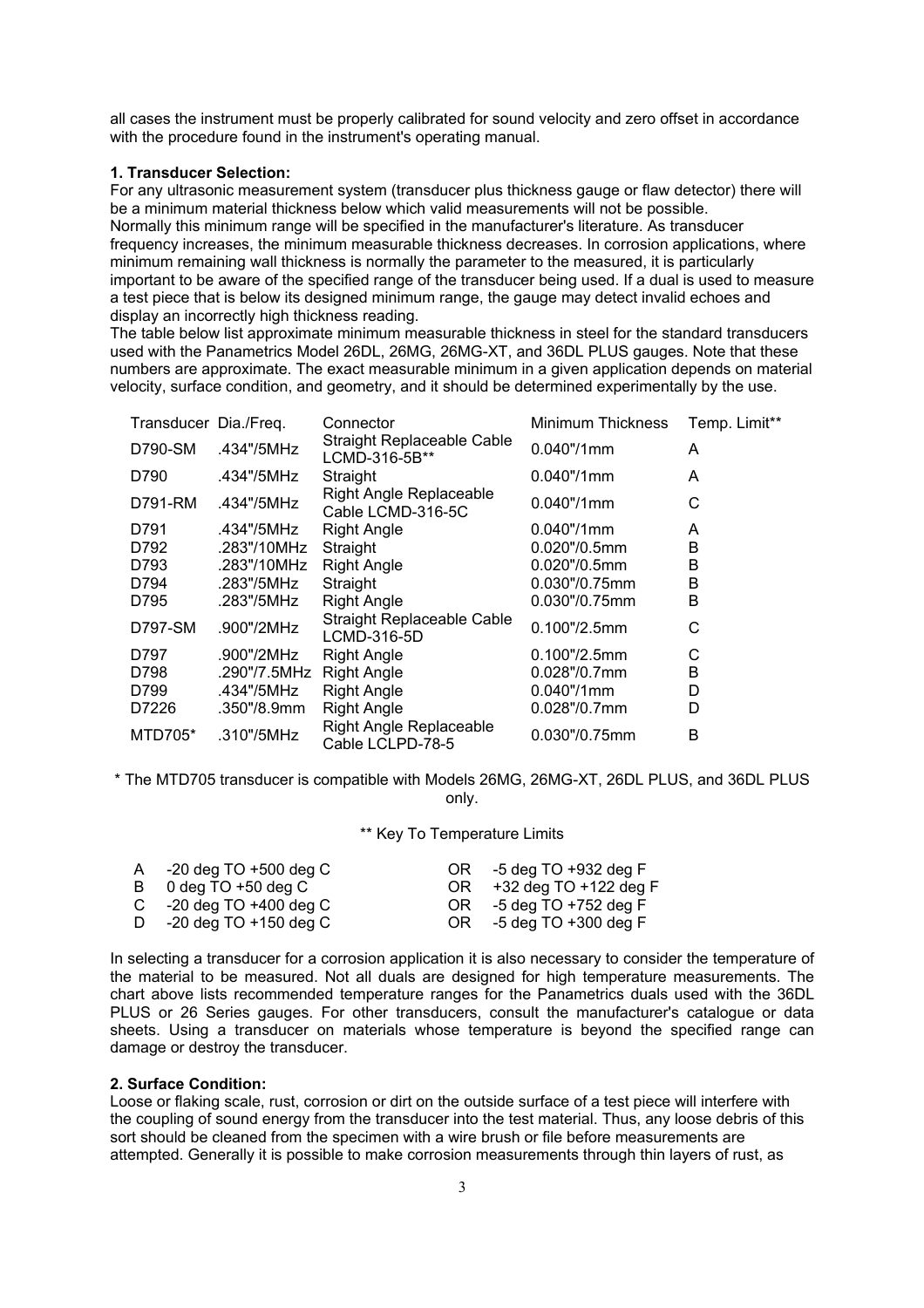long as the rust is smooth and well bonded to the metal below. Some very rough cast or corroded surfaces may have to be filed or sanded smooth in order to insure proper sound coupling. It may also be necessary to remove paint if it has been applied in thick coats, or if it is flaking off the metal. While it is often possible to make corrosion measurements through thin coats of paint (on the order of a few thousandths of an inch or 0.1 - 0.2mm), thick paint will attenuate signals or possibly create false echoes. Instruments that claim the ability to measure through thick paint layers are usually unable to detect pitting, and thus fail to measure true minimum thickness of remaining metal.

Severe pitting on the outside surface of a pipe or tank can be a problem. On some rough surfaces, the use of a gel or grease rather than a liquid couplant will help transmit sound energy into the test piece. In extreme cases it will be necessary to file or grind the surface sufficiently flat to permit contact with the face of the transducer. In applications where deep pitting occurs on the outside of a pipe or tank it is usually necessary to measure remaining metal thickness from the base of the pits to the inside wall. There are sophisticated ultrasonic techniques utilizing focussed immersion transducers that can measure directly form the base of the pit to the inside wall, but this is generally not practical for field work. The conventional technique is to measure unpitted metal thickness ultrasonically, measure pit depth mechanically, and subtract the pit depth from the measured wall thickness. Alternately, one can file or grind the surface down to the base of the pits and measure normally.

As with any difficult application, experimentation with actual product samples is the best way to determine the limits of a particular gage/transducer combination on a given surface.

# **3. Transducer Positioning/Alignment:**

For proper sound coupling the transducer must be pressed firmly against the test surface. On small diameter cylindrical surfaces such as pipes, hold the transducer so that the sound barrier material visible on the probe face is aligned perpendicular to the center axis of the pipe. See the illustration below.

While firm hand pressure on the transducer is necessary for good readings, the probe should never be scraped along or twisted against a rough metal surface. This will scratch the face of the transducer and eventually degrade performance. The safest technique for moving a transducer along a rough surface is to pick it up and reposition it for each measurement, not to slide it along.

Remember that an ultrasonic test measures thickness at only one point within the beam of the transducer, and that in corrosion situations wall thicknesses often vary considerably. Test procedures usually call for making a number of measurements within a defined area and establishing a minimum and/or average thickness. Ideally, data should be taken at increments no greater than half the diameter of the transducer, to insure that no pits or other local variations in wall thickness are missed. It is up to the user to define a pattern of data collection appropriate to the needs of a given application. It is possible that on some severely corroded or pitted materials there will be spots where readings cannot be obtained. This can happen when the inside surface of the material is so irregular that the sound energy is scattered rather than being reflected back to the transducer. Lack of a reading may also indicate a thickness outside the range of the transducer and instrument being used. Generally, an inability to obtain a valid thickness reading at a particular point on a test specimen could be a sign of a seriously degraded wall which may warrant investigation by other means.

# **4. High temperature Measurements:**

Corrosion measurements at elevated temperatures require special consideration. Keep in mind the following points:

- Be sure that the surface temperature of the test piece does not exceed the maximum specified temperature for the transducer and couplant that you are using. Some duals are designed for room temperature measurements only.
- Use a couplant rated for the temperature where you will be working. All high temperature couplants will boil off at some temperature, leaving a hard residue that is not able to transmit sound energy. Panametrics Couplant E-2A (Thermotemp) can be used at temperatures up to 900 deg F/470 deg C, although it will harden as the upper limit is reached. Maximum recommended temperatures for Panametrics couplants are as follows: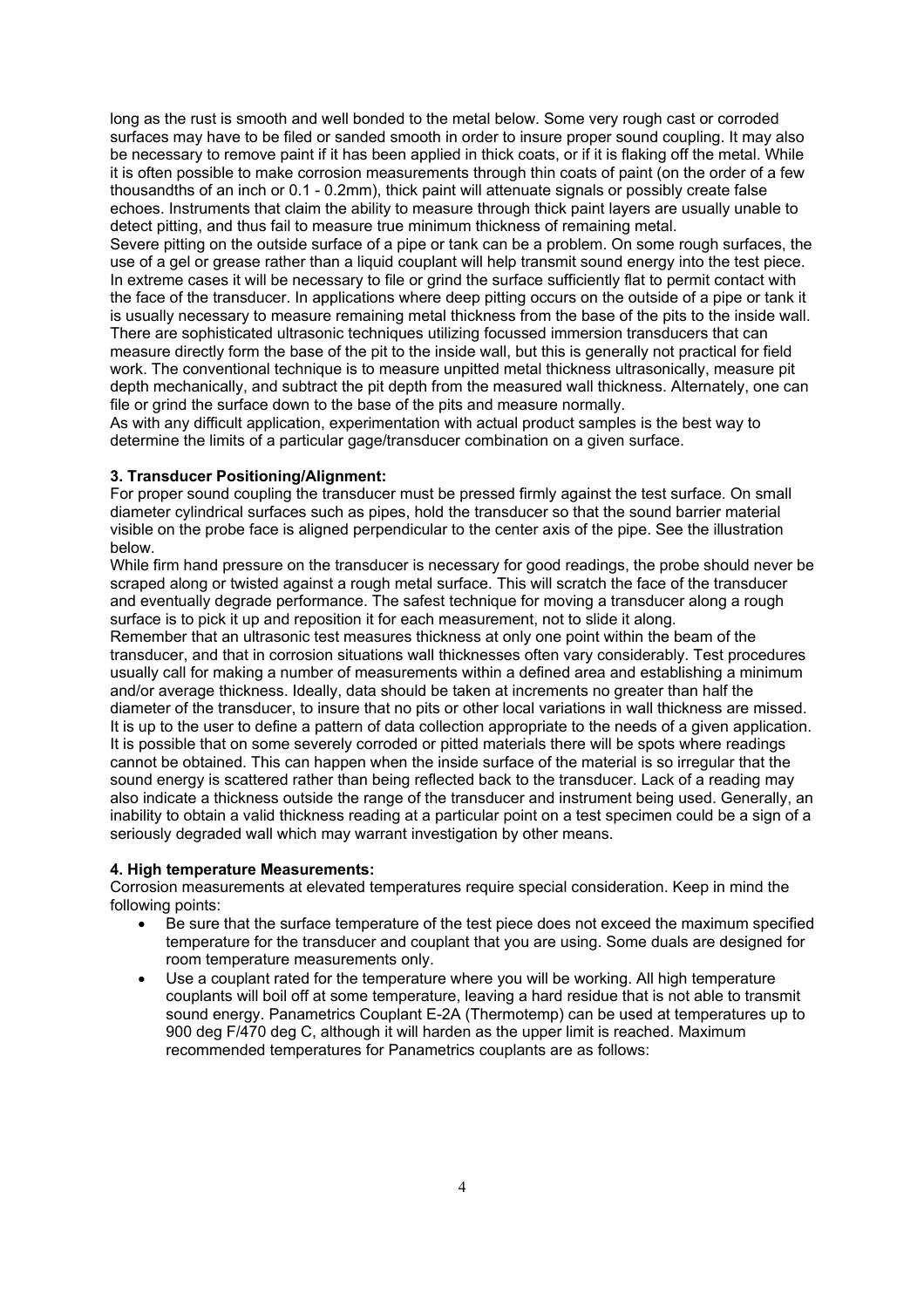| <b>COUPLANT TYPE</b> | <b>MAXIMUM RECOMMENDED</b> | <b>TEMPERATURE</b>  |
|----------------------|----------------------------|---------------------|
|                      | Propylene Glycol           | 300 deg F/150 deg C |
| -B                   | Glycerine                  | 200 deg F/90 deg C  |
| D                    | Gel                        | 200 deg F/90 deg C  |
| F                    | <b>High Temperature</b>    | 900 deg F/470 deg C |
| -F                   | <b>Medium Temperature</b>  | 540 deg F/260 deg C |

- Make measurements quickly and allow the transducer body to cool between reading. High temperature duals have delay lines made of thermally tolerant material, but with continuous exposure to very high temperatures the inside of the probe will heat to a point where bonds will fail, destroying the transducer.
- Remember that both material sound velocity and transducer zero offset will change with temperature. For maximum accuracy at high temperatures, velocity calibration should be performed using a section of the test bar of known thickness heated to the temperature where measurements are to be performed. The Panametrics Model 26 Series gauges and the 36DL PLUS have a semi-automatic zero function that can be employed to adjust zero setting at high temperatures. See the instrument operating manual for details. For other gauges and flaw detectors, see their operating manual for information on how to compensate for zero drift at elevated temperatures.

# **5. Gauges and Flaw Detectors:**

An ultrasonic corrosion gauge is designed to detect and measure echoes reflected from the inside wall of a test piece. It is possible that material discontinuities such as flaws, cracks, voids, or laminations may produce echoes of sufficient amplitude to trigger the gauge, showing up as unusually thin measurements at particular spots on a test piece. However, a corrosion gauge is not designed for flaw or crack detection, and cannot be relied upon to detect material discontinuities. A proper evaluation of material discontinuities requires an ultrasonic flaw detector such as the Panametrics Epoch III used by a properly trained operator. In general, any unexplained readings by a corrosion gauge merit further testing with a flaw detector.

# **Dual Element Transducers**

#### **Application:**

This application note contains general background information on the use of dual element delay line contact transducers, generally known as "duals", "pitch and catch", or "SE probes", in flaw detection and thickness gauging applications. It also discusses Panametrics Extended Range duals. Dual element transducers incorporate separate transmitting and receiving elements, mounted on delay-lines that are usually cut at an angle to the horizontal plane (the "roof angle"), so that the transmitting and receiving beam paths cross beneath the surface of the test piece.

#### **Advantages of Duals:**

Dual element transducers have the following advantages over single element contact and delay line transducers:

- The crossed-beam design of duals provides a pseudo-focussing effect that optimizes measurement of minimum wall thickness on corroded materials. Duals will be more sensitive than single element transducers to echoes from the base of pits that represent minimum remaining wall thickness in corrosion applications.
- Duals may often be used effectively on rough surfaces. Rough sound entry surfaces produce long, ringing interface echoes that interfere with the near surface resolution of single element transducers. With a dual, the receiving element is in principle not exposed to the interface echo.
- A single element probe cannot detect returning echoes until it has ceased transmitting. Additionally, thin material resolution may be limited by saturation of the receiver amplifier by the excitation pulse. These two factors create a dead zone at the top surface of the specimen. Duals, on the other hand, can detect echoes before transmission is complete due to the electrical and acoustical separation of transmitter and receiver elements. Thus, even on smooth materials a dual of a given frequency may have better near surface resolution than a single element transducer of the same frequency. In many cases, duals will effectively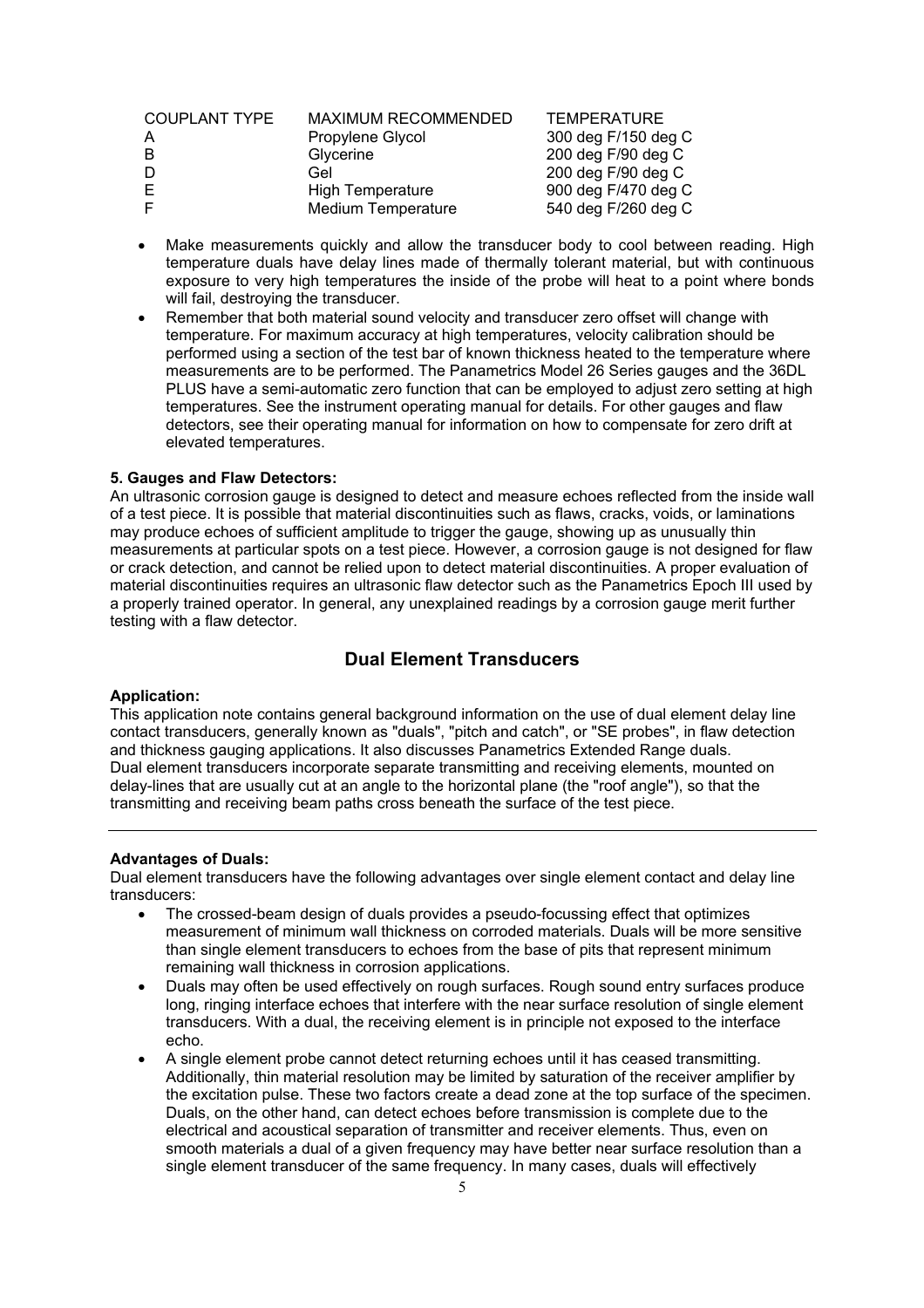combine the penetration of lower frequencies with the near-surface resolution of a higher frequency single element transducer.

- Duals reduce the effects of direct back-scattered noise in coarse grain materials such as castings. The spatial separation of transmitter and receiver elements means that each interrogates different volumes of the test material. No noise will be detected from scatter sources that lie outside the region of intersecting beams.
- Duals can be used effectively at high temperatures, since the piezoelectric transducer element can be insulated from surface heat. High temperature duals avoid the nuisance of multiple delay line echoes that appear with single element high temperature delay line transducers.
- At low temperatures, duals avoid the problem of backing echoes that frequently appear when single element transducers are chilled.
- Duals are generally not recommended for measurement of very thin materials (under .040"/1 mm) with flaw detectors, for precision thickness gaging requiring accuracies of +.001" or better, or for certain nearsurface flaw detection applications where high frequency single element contact transducers may be preferable.

# **Panametrics Accuscan Duals:**

Panametrics Accuscan duals are grouped into three series: Fingertip Duals, Widescan Duals, and the new Extended Range Duals. A complete list of available frequencies, element sizes, and roof angles may be found below.

The design of Panametrics duals incorporates a high degree of acoustic and electrical isolation between the transmitting and receiving elements. This permits use of extremely high receiver gain to detect a small leading echo representing a small nearsurface defect or the minimum wall thickness of pitted, corroded metals. Sound barrier materials are carefully selected to make this measurement possible without crosstalk interference from the transmitter side of the dual.

Accuscan duals employ polyimide delay lines for extended service life and high temperature test capability. Accuscan duals with frequencies of 5MHz and lower may be used in intermittent contact on hot surfaces up to 800oF/425oC. Standard 7.5MHz and 10MHz duals can be used in intermittent contact up to 350oF/175oC.

Duals in the "Fingertip" series have a standard 8 deg roof angle with two D-shaped elements in a small round case. Fingertip duals incorporate a high strength, flexible potted cable with internal anchoring for long service life.

"Wide Scan" duals also have a standard 8 deg roof angle with rectangular elements in a squared case. Wide Scan duals offer a larger scanning index than round duals, permitting more rapid examination of large areas. They have microdot connectors for cable attachment.

"Extended Range" duals utilize a variety of shallower roof angles (3.5 deg, 2.6 deg, 1.5 deg, and 0 deg) to provide greater depth of focus and thus greater sensitivity to flaws or backwall reflectors in the range of 0.75"/19mm and beyond in steel.

|              | <b>FINGERTIP DUALS</b> |             |
|--------------|------------------------|-------------|
| Frequency    | <b>Element Size</b>    | Part Number |
| $1.0$ MHz    | 0.50"                  | D703-RP     |
| 2.25MHz      | 0.75"                  | D705-RP     |
|              | 0.50"                  | D706-RP     |
| $\mathbf{u}$ | 0.375"                 | D771-RP     |
| 3.5 MHz      | 0.75"                  | D781-RP     |
|              | 0.50"                  | D782-RP     |
| $\mathbf{u}$ | 0.375"                 | D783-RP     |
| $\mathbf{H}$ | 0.25"                  | D784-RP     |
| 5.0 MHz      | 0.75"                  | D708-RP     |
|              | 0.50"                  | D709-RP     |
| $\mathbf{H}$ | 0.375"                 | D710-RP     |
| $\mathbf{H}$ | 0.25"                  | D711-RP     |
| $7.5$ MHz    | 0.50"                  | D720-RP     |
|              | 0.25"                  | D721-RP     |
| 10.0 MHz     | 0.50"                  | D712-RP     |
|              | 0.25"                  | D713-RP     |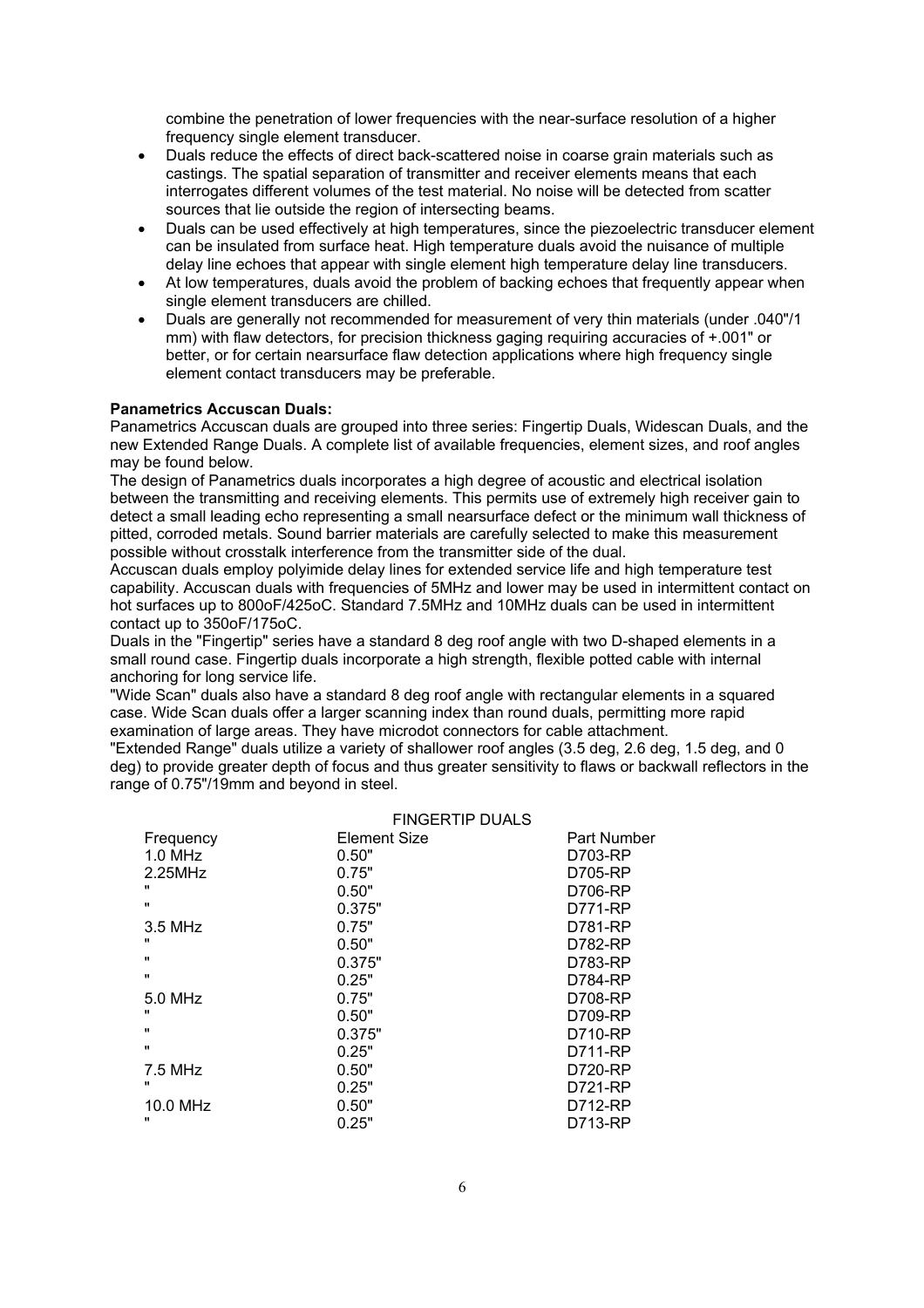# NOTE:

All Fingertip Duals are provided with a right angle potted cable 6 feet in length, with BNC Connectors. Element diameter refers in a general way to an imaginary transducer element that is made up of the two halves of the dual.

# WIDESCAN DUAL TRANSDUCERS

| Frequency    | Element Size(inches) | Part Number      |
|--------------|----------------------|------------------|
| $1.0$ MHz    | $0.50 \times 1.00$   | D741-RM, D741-SM |
| 2.25MHz      | $0.50 \times 1.00$   | D743-RM, D743-SM |
| $\mathbf{u}$ | $0.50 \times 0.50$   | D744-RM, D744-SM |
| 3.5 MHz      | $0.50 \times 1.00$   | D746-RM, D746-SM |
| $\mathbf{u}$ | $0.50 \times 0.50$   | D748-RM, D748-SM |
| 5.0 MHz      | $0.50 \times 1.00$   | D750-RM, D750-SM |
| $\mathbf{u}$ | $0.50 \times 0.50$   | D751-RM, D751-SM |
| 7.5 MHz      | $0.50 \times 0.50$   | D753-RM, D753-SM |
| 10 MHz       | $0.50 \times 0.50$   | D755-RM, D755-SM |
|              |                      |                  |

# NOTE:

"RM" part numbers indicate right angle microdot connectors. "SM" part numbers indicate top mounted microdot connectors. Element size refers in a general way to an imaginary transducer element that is made up of the two halves of the dual.

|                | <b>EXTENDED RANGE DUALS</b> |                  |             |
|----------------|-----------------------------|------------------|-------------|
| Frequency      | Element Size                | Roof Angle       | Part Number |
| 2.25MHz        | 0.50"                       | 0 deg            | D7071       |
| $\mathbf{u}$   | 0.50"                       | $1.5$ deg        | D7072       |
| $\mathbf{u}$   | 0.50"                       | $2.6$ deg        | D7074       |
| $\mathbf{u}$   | 0.50"                       | $3.5$ deg        | D7073       |
| $\mathbf{u}$   | 1.00"                       | 0 <sub>deg</sub> | D7079       |
| 5.0 MHz        | 0.50"                       | 0 <sub>deg</sub> | D7075       |
| $\mathbf{u}$   | 0.50"                       | $1.5$ deg        | D7076       |
| $\mathbf{u}$   | 0.50"                       | $2.6$ deg        | D7078       |
| $\blacksquare$ | 0.50"                       | $3.5$ deg        | D7077       |
| $\mathbf{u}$   | 1.00"                       | 0 <sub>deg</sub> | D7080       |

# NOTE:

All Extended Range duals are supplied with a right angle potted cable 6 feet in length, with BNC connectors.

Element diameter refers in a general way to an imaginary transducer element that is made up of the two halves of the dual.

#### **Panametrics Microscan Duals:**

Microscan duals are primarily designed for use with Panametrics Ultrasonic Corrosion Gauges, Models , 26DL, 26DL PLUS, 26MG, 26MG-XT and 36DL PLUS With these gauges they may measure remaining metal thickness down to .020"/0.5 mm(using a 10MHz transducer). Microscan duals are available in both high temperature and ambient temperature models, in both standard and low-profile cases. Because specific Microscan duals must be used with specific gauges, consult the Panametrics NDT Sales Department for further information.

#### **Step Block Response:**

Typical step block sensitivity curves for Panametrics Accuscan duals are included with this Application Note. A Step block sensitivity curve can be obtained by plotting the amplitude of the first backwall echo reflected from a steel reference block versus a scale of distance or thickness. On steps that are of smaller thickness than the pseudofocal distance, multiple echoes will appear. Only the peak associated with the first back echo is the relevant backwall indication. The other peaks, even if larger, represent mode converted shear wave echoes and multiples of longitudinal wave echoes. In general, for duals of a given roof angle, an increase in diameter provides a longer pseudofocal distance and an increase in the range of thickness over which echoes of a given amplitude are received. For duals of a given diameter, changes in roof angle produce significant changes in the